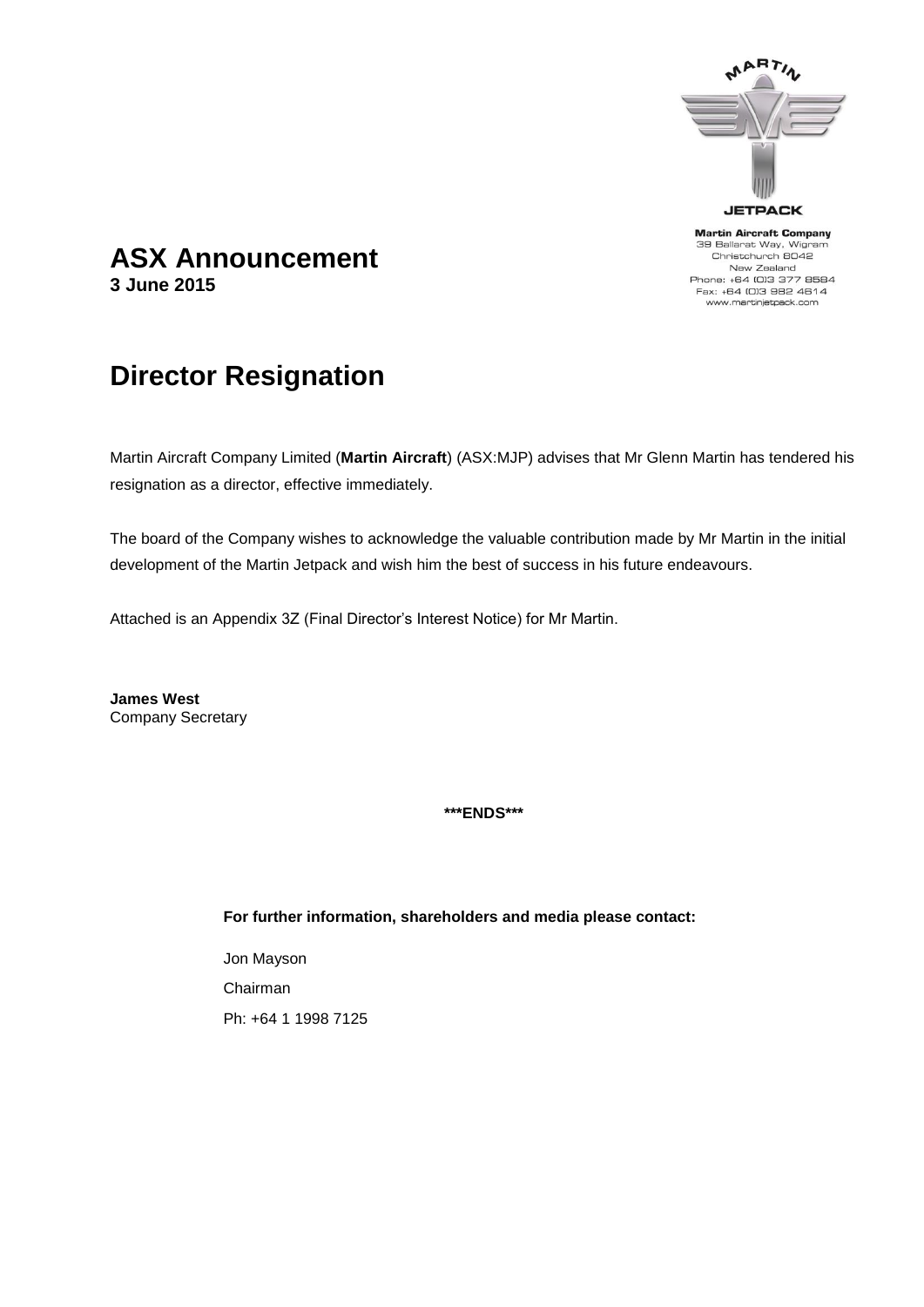*Rule 3.19A.3*

# **Appendix 3Z**

## **Final Director's Interest Notice**

*Information or documents not available now must be given to ASX as soon as available. Information and documents given to ASX become ASX's property and may be made public.*

Introduced 30/9/2001.

|      | Name of entity MARTIN AIRCRAFT COMPANY LIMITED |
|------|------------------------------------------------|
| ARBN | ARBN 601 582 638                               |

We (the entity) give ASX the following information under listing rule 3.19A.3 and as agent for the director for the purposes of section 205G of the Corporations Act.

| Name of director                         | Glenn Neil Martin |
|------------------------------------------|-------------------|
| Date of last notice                      | 24 March 2015     |
| Date that director ceased to be director | 2 June 2015       |

#### **Part 1 – Director's relevant interests in securities of which the director is the registered holder** *In the case of a trust, this includes interests in the trust made available by the responsible entity of the trust*

Note: In the case of a company, interests which come within paragraph (i) of the definition of "notifiable interest of a director" should be disclosed in this part.

#### **Number & class of securities**

38,353,086 ordinary shares

360,000 share options (lapsed on resignation in accordance with the Martin Aircraft Company Limited Employee Option Scheme)

<sup>+</sup> See chapter 19 for defined terms.